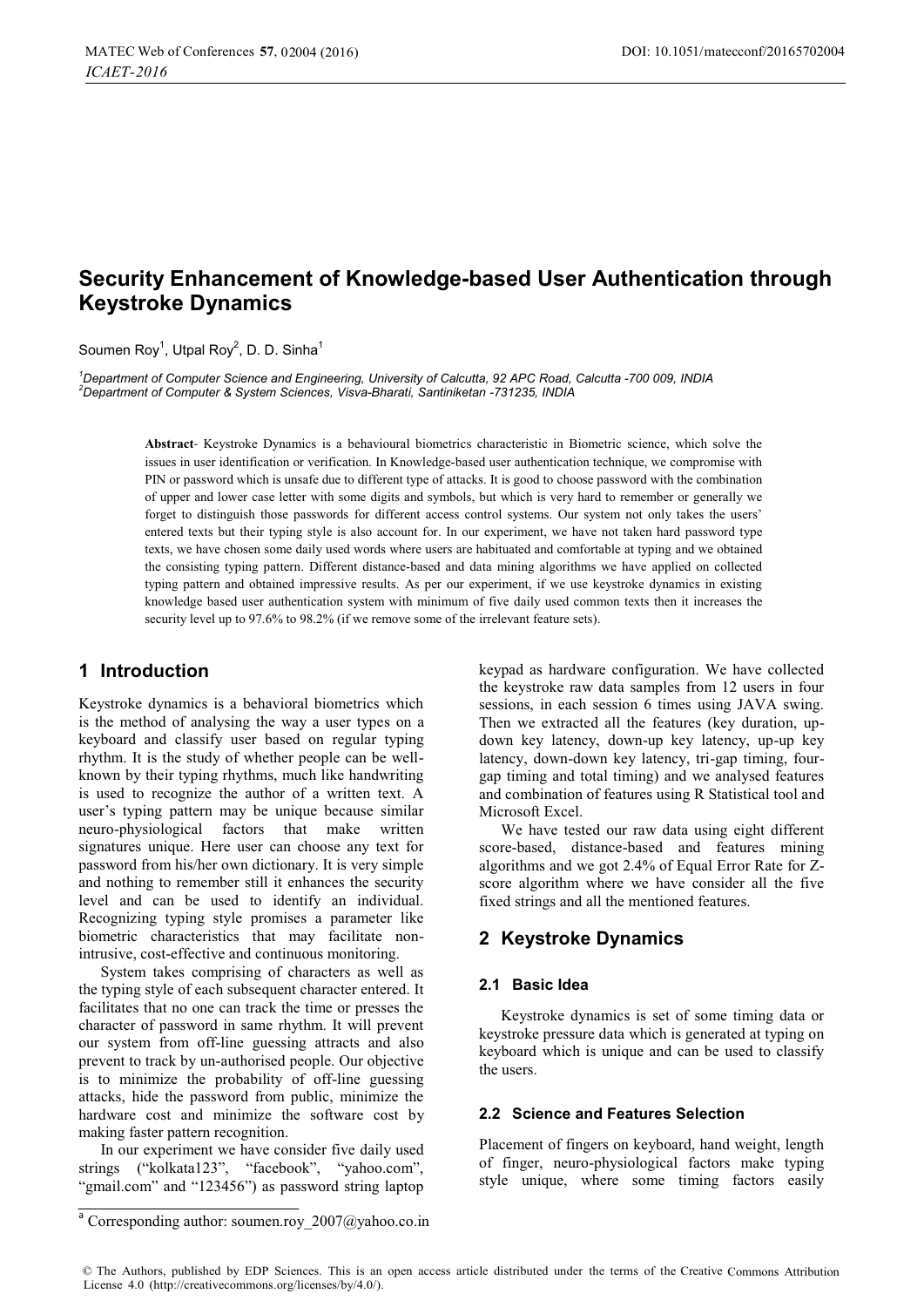calculate these pattern factors. We have calculated key press and release time  $P_i$  and  $R_i$  for all keys  $K_i$  which represent entered character set. Where 1≤i≤length of the entered word. The features of the keystroke dynamics as follows:

| Key Duration $(T_1) = R_i - P_i$           | (1) |
|--------------------------------------------|-----|
| Up Up Key Latency $(T_2)=R_{i+1}-R_i$      | (2) |
| Down Down Key Latency $(T_3)=P_{i+1}-P_i$  | (3) |
| Up Down Key Latency $(T_4)=P_{i+1}-R_i$    | (4) |
| Down Up Key Latency $(T_5)=R_{i+1}-P_i$    | (5) |
| Total Time Key Latency $(T_6) = R_n - P_1$ | (6) |
| Tri-graph Latency $(T_7)=R_{i+2}-P_i$      | (7) |
| Four-graph Latency $(T_8) = R_{i+3} - P_i$ | (8) |

Some new features are keystroke pressure, finger tips size, finger placement on keyboard, keystroke sound, error correcting mechanism, sequence of leftright control keys.

### **2.3 Security Issues**

Among various user authentication techniques knowledge-based, token-based and biometric-based authentication techniques, biometric authentication is most popular for their uniqueness characteristics and cannot be stolen or there is no chance to loss. Keystroke Dynamics is a behavioral characteristic which is unique and can be effectively implemented with the existing system with minimal alternation. It can be used as a safe guard of our password from different type of attacks.

#### **2.4 Factors Affecting Performance**

Some of the factors which affect the way of keystroke Dynamics as follows: Text length, sequences of character types, word choice, and number of training sample, statistical method to create template, mental state of the user, tiredness or level of comfort, keyboard type, keyboard position and height of the keyboard, hand injury, weakness of hand mussel, shoulder pain, education level, computer knowledge, and category of users.

#### *2.* **Algorithms** *5*

Many classification methods have been applied in keystroke dynamics study over the last three decades. Following are the anomaly detector algorithm described in [8].

2.6.1 Canberra:  
\n
$$
D_{car} = \sum_{i} \frac{|\mathbf{P}_{i} - \mathbf{Q}_{i}|}{\mathbf{P}_{i} + \mathbf{Q}_{i}}
$$
\n(9)

2.6.2 Chebyshev:  
\n
$$
D_{\text{cheb}} = \sum_{i} P_i \max |P_i - Q_i|
$$
\n(10)



**Figure 1.** Two different samples from a user in line chart

#### **2.6 Keystroke Dynamics as User Authentication**

There are different ways in which a user can be authenticated. However all of these ways can be categorized into one of three classes: "Something we know" e.g. password, "Something we have" e.g. token, "Something we are" e.g. biometric property.

2.6.3 Czekanowski:  
\n
$$
D_{cze} = \frac{\sum_{i}^{n} |P_i - Q_i|}{\sum_{i}^{n} (P_i + Q_i)}
$$
\n(11)

2.6.4 Gower:

$$
D_{\text{gov}} = \frac{1}{n} \sum_{i}^{n} |P_i - Q_i|
$$
 (12)

2.6.5 Intersection:

$$
D_{ins} = \frac{1}{2} \sum_{i}^{n} |P_i - Q_i|
$$
 (13)

2.6.6 Kulczynski:

$$
D_{\text{kuld}} = \frac{\sum_{i}^{n} |P_i - Q_i|}{\sum_{i}^{n} \min(P_{\nu} Q_i)} \tag{14}
$$

2.6.7 Lorentzian:

$$
D_{\text{lor}} = \sum_{i}^{n} \ln(1 + |P_i - Q_i|) \tag{15}
$$

2.6.8 Minkowski:

$$
D_{\text{mink}} = \sqrt[n]{\sum_{i}^{n} |P_i - Q_i|^p}
$$
 (16)

2.6.9 Motyka:  
\n
$$
D_{mot} \frac{\sum_{i}^{n} max(P_{ij})}{\sum_{i}^{n} (P_{i} + Q_{i})}
$$
\n(17)

2.6.10 Ruzicka:

$$
D_{ruz} = 1 - \frac{\sum_{l}^{n} \min(P_{l}, Q_{l})}{\sum_{l}^{n} \max(P_{l}, Q_{l})}
$$
\n(18)

2.6.11 Soergel:

$$
D_{\rm soc} \frac{\sum_{i}^{n} |P_i - Q_i|}{\sum_{i}^{n} \max(P_{\nu} Q_i)} \tag{19}
$$

2.6.12 Sorensen:  
\n
$$
D_{\text{sort}} \frac{\sum_{i=1}^{n} |P_i - Q_i|}{\sum_{i=1}^{n} (P_i + Q_i)}
$$
\n(20)

2.6.13 Wavehedges:  
\n
$$
D_{\rm uv} = \frac{\sum_{i}^{n} |P_i - Q_i|}{\sum_{i}^{n} \max(P_{\nu} Q_i)}
$$
\n(21)

2.6.14 Manhattan Distance:  
\n
$$
M = \sum_{i=1}^{n} (|P_i - Q_i|)
$$
\n(22)

2.6.15 Euclidean Distance:  
\n
$$
E = \sqrt[2]{\sum_{i}^{n} (|P_i - Q_i|)^2}
$$
\n(23)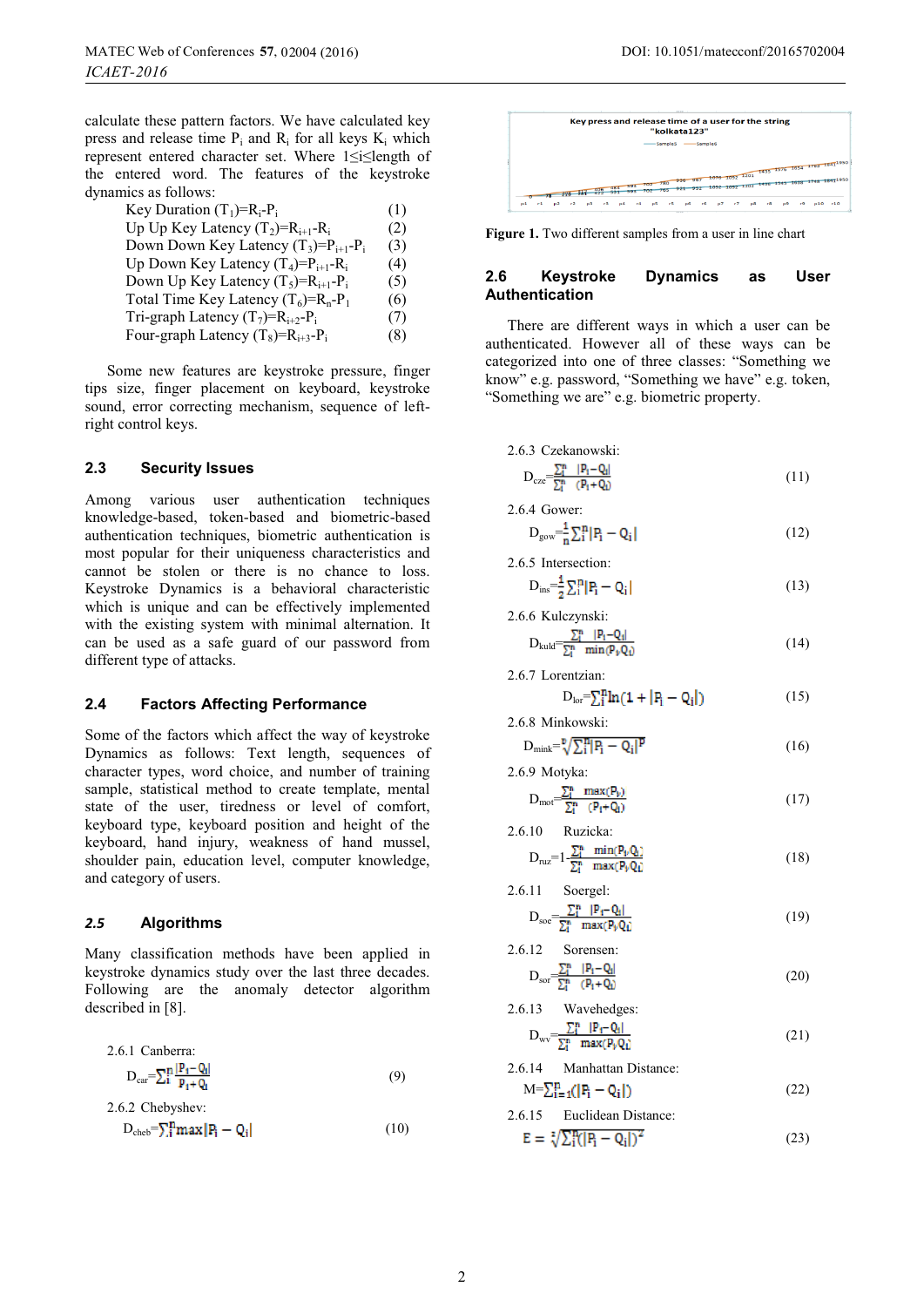| 2.6.16 Mahanobolis Distance:                           |      |
|--------------------------------------------------------|------|
| $Eh = \sqrt[2]{\sum_i^{B} (( P_i - Q_i )/\alpha_i)^2}$ | (24) |
| 2.6.17 Z Score:                                        |      |
| $Z = \sum_{i=1}^{n} ( P_i  - \mu( Q_i ))/\alpha_i$     | (25) |

### **3 Background details**

In 30+ years of experience, many researchers have proposed their algorithms, taking various features, various length of pattern string.

**Table 1.** Background of keystroke dynamics

| Authors            | Classifiers    | Length    | Features | EER      |
|--------------------|----------------|-----------|----------|----------|
|                    |                | of the    |          | (%)      |
|                    |                | pattern   |          |          |
| Joyce $\&$         | Manhattan      | 33        | UD       | $0.25 -$ |
| Gupta              |                |           |          | 16.36    |
| 2                  |                |           |          |          |
| Bleha et           | Euclidian      | $11 - 17$ | UD       | $2.8 -$  |
| al. $[1]$          |                |           |          | 8.1      |
| Haider             | Nural          | 7         | UD       | 16.1     |
| et al. $[6]$       | <b>Network</b> |           |          |          |
| Yu &               | <b>SVM</b>     | $6 - 7$   | UD       | 10.2     |
| Cho <sub>[5]</sub> |                |           |          |          |
| Killourly          | Manhattan      | $10+$     | UD       | 9.6      |
| S. [4]             | (Scaled)       |           |          |          |
| Giot et            | <b>SVM</b>     | 100       | KD, UD   | 15.28    |
| al. [7]            |                |           |          |          |

are used to create the database of different sample of passwords and timing templates. Here we have calculated average equal error rate for all eight algorithms considering some single feature and combination of features for all five strings.

### **4 Experimental results**

We have implemented a program in JAVA for experimental purpose, which has the capability of capturing all key pressing and releasing events, which

**Table 2.** Average equal error rate for fixed-text "kolkata123"

| <b>FEATURES &amp;</b><br><b>COMBINATION</b><br><b>OF FEATURES</b> | Euclidea<br>n | Manhatta<br>$\mathbf n$ | <b>Scaled</b><br>Manhatta<br>$\mathbf n$ | Outlier<br>Count | Mahalanobi<br>${\bf S}$ | <b>KMeans</b> | <b>AutoAssocNN</b><br>et | $S_{V}$<br>$\mathbf{M}$  |
|-------------------------------------------------------------------|---------------|-------------------------|------------------------------------------|------------------|-------------------------|---------------|--------------------------|--------------------------|
| UU                                                                | 0.163         | 0.163                   | 0.140                                    | 0.152            | 0.180                   | 0.128         | 0.168                    | 0.13<br>$\bf{0}$         |
| $UD+DU$                                                           | 0.151         | 0.139                   | 0.106                                    | 0.102            | 0.147                   | 0.112         | 0.150                    | 0.10<br>$\,8\,$          |
| $UD + Tri$                                                        | 0.160         | 0.151                   | 0.123                                    | 0.129            | 0.144                   | 0.134         | 0.149                    | 0.12<br>$\bf{0}$         |
| <b>UD</b>                                                         | 0.175         | 0.174                   | 0.159                                    | 0.176            | 0.222                   | 0.167         | 0.167                    | 0.16<br>$\bf{0}$         |
| Tri Gap                                                           | 0.166         | 0.159                   | 0.135                                    | 0.143            | 0.175                   | 0.140         | 0.157                    | 0.12<br>$\overline{4}$   |
| $Tri + 4gap$                                                      | 0.178         | 0.177                   | 0.157                                    | 0.137            | 0.153                   | 0.124         | 0.159                    | 0.13<br>6                |
| KD+DD+UU+DU+<br>UD+tri+4gap                                       | 0.166         | 0.147                   | 0.113                                    | 0.089            | 0.141                   | 0.152         | 0.155                    | 0.15<br>$\boldsymbol{0}$ |
| KD+DD+UU+DU+<br>UD+tri                                            | 0.155         | 0.132                   | 0.114                                    | 0.092            | 0.144                   | 0.151         | 0.154                    | 0.14<br>9                |
| KD+DD+UU+DU+U<br>D                                                | 0.151         | 0.128                   | 0.117                                    | 0.094            | 0.141                   | 0.151         | 0.157                    | 0.14<br>9                |
| $KD + UD + Tri +$<br>4gap                                         | 0.172         | 0.161                   | 0.110                                    | 0.092            | 0.137                   | 0.155         | 0.149                    | 0.14<br>$\tau$           |
| $KD + UD + Tri$                                                   | 0.157         | 0.137                   | 0.127                                    | 0.095            | 0.136                   | 0.149         | 0.144                    | 0.14<br>$\overline{4}$   |
| $KD + UD$                                                         | 0.164         | 0.126                   | 0.134                                    | 0.101            | 0.169                   | 0.154         | 0.150                    | 0.16<br>$\bf{0}$         |
| $KD + Tri$                                                        | 0.163         | 0.149                   | 0.131                                    | 0.105            | 0.159                   | 0.159         | 0.150                    | 0.15<br>6                |
| $KD + DU + UD + Tri$<br>$+4$ gap                                  | 0.169         | 0.152                   | 0.115                                    | 0.088            | 0.140                   | 0.150         | 0.154                    | 0.15<br>$\overline{0}$   |
| $KD + DU + UD + tri$                                              | 0.157         | 0.130                   | 0.116                                    | 0.093            | 0.138                   | 0.150         | 0.147                    | 0.14<br>8                |
| $KD + DU + Tri +$<br>4gap                                         | 0.172         | 0.156                   | 0.112                                    | 0.092            | 0.135                   | 0.150         | 0.157                    | 0.14<br>6                |
| $KD + DU + Tri$                                                   | 0.157         | 0.129                   | 0.126                                    | 0.096            | 0.141                   | 0.144         | 0.145                    | 0.14<br>5                |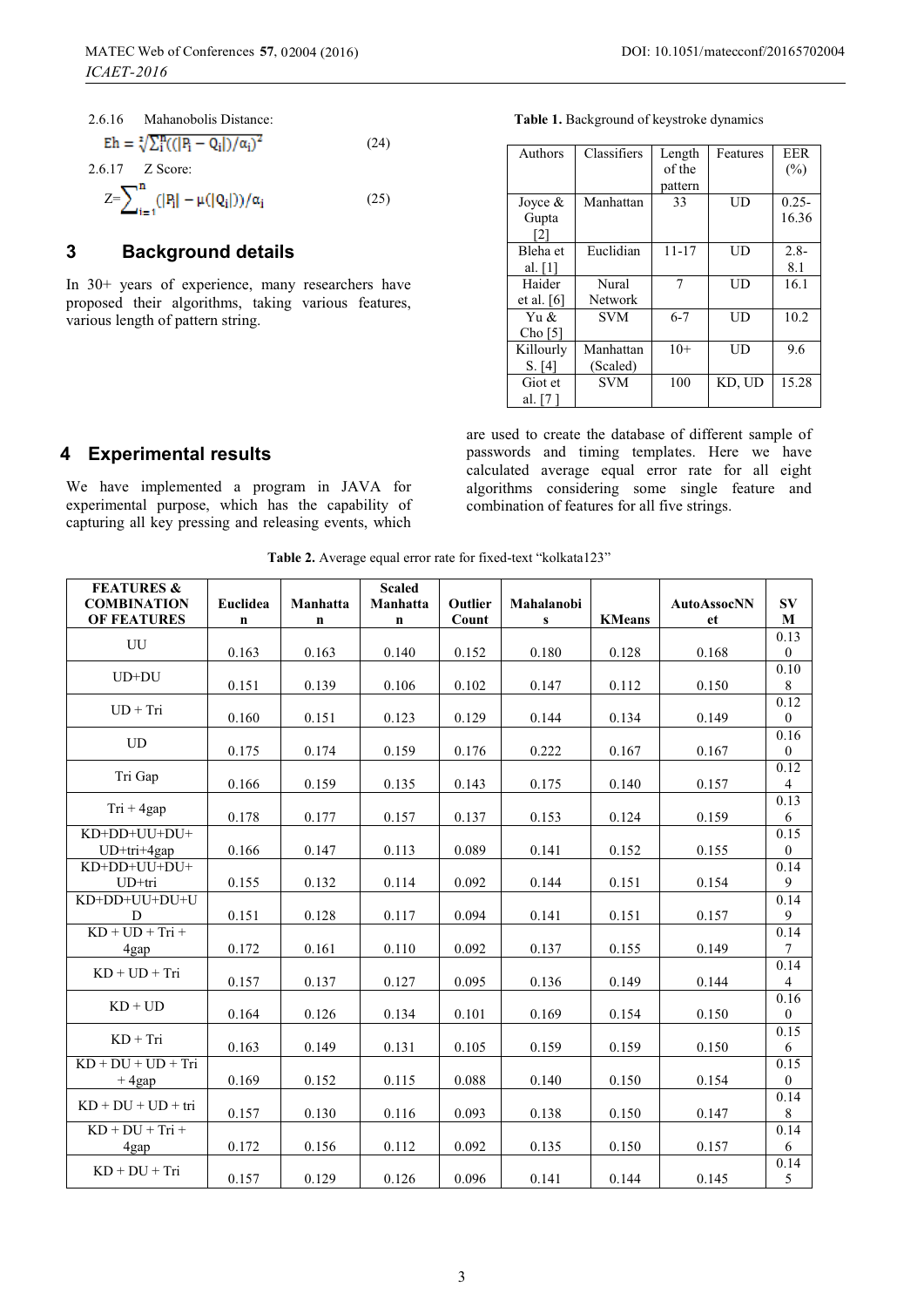| $KD + DU$   | 0.150 | 0.109 | 0.134 | 0.097 | 0.143 | 0.162 | 0.138 | 0.16<br>5    |
|-------------|-------|-------|-------|-------|-------|-------|-------|--------------|
|             |       |       |       |       |       |       |       |              |
| $KD + 4gap$ |       |       |       |       |       |       |       | 0.16         |
|             | 0.177 | 0.180 | 0.130 | 0.109 | 0.145 | 0.166 | 0.172 | $\mathbf{0}$ |
|             |       |       |       |       |       |       |       | 0.20         |
| KD.         | 0.153 | 0.143 | 0.179 | 0.170 | 0.276 | 0.204 | 0.153 | 8            |
|             |       |       |       |       |       |       |       | 0.11         |
| $DU + Tri$  |       |       |       |       |       |       |       |              |
|             | 0.159 | 0.144 | 0.115 | 0.114 | 0.168 | 0.118 | 0.156 | 1            |
|             |       |       |       |       |       |       |       | 0.11         |
| DU          | 0.158 | 0.142 | 0.112 | 0.125 | 0.158 | 0.119 | 0.157 | 2            |
|             |       |       |       |       |       |       |       | 0.11         |
| DD+UU       | 0.156 | 0.150 | 0.123 | 0.123 | 0.157 | 0.127 | 0.160 | 2            |
|             |       |       |       |       |       |       |       | 0.12         |
| DD.         |       |       |       |       |       |       |       |              |
|             | 0.151 | 0.147 | 0.122 | 0.142 | 0.157 | 0.132 | 0.155 | $\theta$     |
|             |       |       |       |       |       |       |       | 0.15         |
| All         | 0.175 | 0.156 | 0.113 | 0.089 | 0.140 | 0.152 | 0.167 | $\theta$     |
|             |       |       |       |       |       |       |       | 0.14         |
| 4gap        | 0.181 | 0.201 | 0.197 | 0.201 | 0.159 | 0.153 | 0.169 | 8            |
|             |       |       |       |       |       |       |       |              |

**Table 3.** Average equal error rate for fixed-text "yahoo.com"

| <b>FEATURES &amp;</b><br><b>COMBINATION</b><br><b>OF FEATURES</b> | Euclidea<br>$\mathbf n$ | Manhatta<br>n | <b>Scaled</b><br>Manhatta<br>$\mathbf n$ | Outlie<br>r<br>Count | Mahalanobi<br>$\mathbf{s}$ | <b>KMean</b><br>$\mathbf{s}$ | <b>AutoAssocNNe</b><br>t | <b>SVM</b> |
|-------------------------------------------------------------------|-------------------------|---------------|------------------------------------------|----------------------|----------------------------|------------------------------|--------------------------|------------|
| UU                                                                | 0.224                   | 0.201         | 0.196                                    | 0.199                | 0.269                      | 0.199                        | 0.248                    | 0.197      |
| $UD+DU$                                                           | 0.226                   | 0.200         | 0.187                                    | 0.172                | 0.218                      | 0.182                        | 0.239                    | 0.192      |
| $UD + Tri$                                                        | 0.223                   | 0.216         | 0.196                                    | 0.204                | 0.202                      | 0.203                        | 0.215                    | 0.176      |
| UD                                                                | 0.229                   | 0.215         | 0.200                                    | 0.209                | 0.244                      | 0.196                        | 0.234                    | 0.189      |
| Tri Gap                                                           | 0.228                   | 0.228         | 0.215                                    | 0.239                | 0.243                      | 0.216                        | 0.207                    | 0.216      |
| $Tri + 4gap$                                                      | 0.231                   | 0.234         | 0.212                                    | 0.230                | 0.259                      | 0.220                        | 0.211                    | 0.221      |
| KD+DD+UU+DU+<br>UD+tri+4gap                                       | 0.224                   | 0.209         | 0.145                                    | 0.127                | 0.249                      | 0.170                        | 0.229                    | 0.158      |
| KD+DD+UU+DU+<br>UD+tri                                            | 0.218                   | 0.200         | 0.142                                    | 0.118                | 0.246                      | 0.169                        | 0.236                    | 0.165      |
| KD+DD+UU+DU+U<br>D                                                | 0.226                   | 0.195         | 0.139                                    | 0.109                | 0.253                      | 0.169                        | 0.235                    | 0.179      |
| $KD + UD + Tri +$<br>4gap                                         | 0.227                   | 0.212         | 0.146                                    | 0.124                | 0.233                      | 0.160                        | 0.218                    | 0.173      |
| $KD + UD + Tri$                                                   | 0.220                   | 0.193         | 0.141                                    | 0.109                | 0.218                      | 0.168                        | 0.224                    | 0.173      |
| $KD + UD$                                                         | 0.221                   | 0.184         | 0.138                                    | 0.095                | 0.246                      | 0.176                        | 0.229                    | 0.170      |
| $KD + Tri$                                                        | 0.226                   | 0.213         | 0.131                                    | 0.135                | 0.224                      | 0.149                        | 0.222                    | 0.154      |
| $KD + DU + UD + Tri$<br>$+4$ gap                                  | 0.226                   | 0.210         | 0.148                                    | 0.122                | 0.242                      | 0.161                        | 0.223                    | 0.168      |
| $KD + DU + UD + tri$                                              | 0.220                   | 0.196         | 0.140                                    | 0.110                | 0.233                      | 0.162                        | 0.222                    | 0.169      |
| $KD + DU + Tri +$<br>4gap                                         | 0.230                   | 0.219         | 0.139                                    | 0.127                | 0.257                      | 0.162                        | 0.226                    | 0.173      |
| $KD + DU + Tri$                                                   | 0.221                   | 0.203         | 0.136                                    | 0.115                | 0.260                      | 0.169                        | 0.222                    | 0.177      |
| $KD + DU$                                                         | 0.228                   | 0.176         | 0.141                                    | 0.101                | 0.261                      | 0.171                        | 0.240                    | 0.174      |
| $KD + 4gap$                                                       | 0.229                   | 0.217         | 0.141                                    | 0.145                | 0.231                      | 0.161                        | 0.211                    | 0.164      |
| KD                                                                | 0.158                   | 0.155         | 0.187                                    | 0.163                | 0.321                      | 0.205                        | 0.158                    | 0.217      |
| $DU + Tri$                                                        | 0.222                   | 0.225         | 0.190                                    | 0.193                | 0.252                      | 0.197                        | 0.221                    | 0.181      |
| DU                                                                | 0.236                   | 0.205         | 0.175                                    | 0.188                | 0.242                      | 0.206                        | 0.243                    | 0.189      |
| $DD+UU$                                                           | 0.235                   | 0.212         | 0.196                                    | 0.196                | 0.264                      | 0.196                        | 0.256                    | 0.189      |
| DD                                                                | 0.250                   | 0.223         | 0.198                                    | 0.213                | 0.236                      | 0.203                        | 0.251                    | 0.194      |
| All                                                               | 0.211                   | 0.203         | 0.145                                    | 0.128                | 0.249                      | 0.170                        | 0.215                    | 0.161      |
| 4gap                                                              | 0.234                   | 0.245         | 0.241                                    | 0.263                | 0.262                      | 0.228                        | 0.247                    | 0.232      |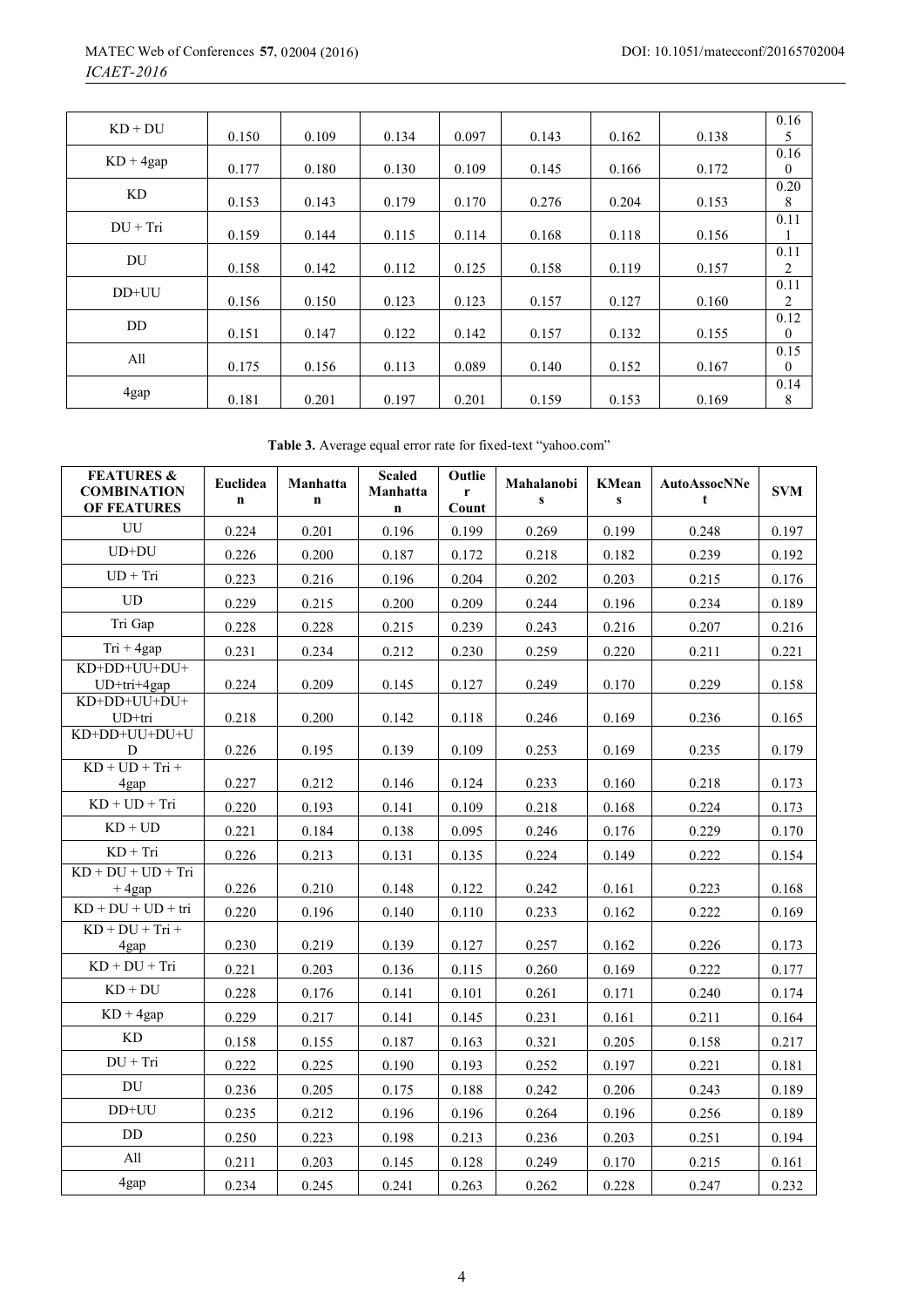| <b>FEATURES &amp;</b><br><b>COMBINATION</b><br><b>OF FEATURES</b> | Euclidea<br>$\mathbf n$ | Manhatta<br>$\mathbf n$ | <b>Scaled</b><br>Manhatta<br>$\mathbf n$ | Outlie<br>r<br>Count | Mahalanobi<br>$\mathbf{s}$ | <b>KMean</b><br>$\mathbf{s}$ | <b>AutoAssocNNet</b> | $S_{\bf V}$<br>$\mathbf M$          |
|-------------------------------------------------------------------|-------------------------|-------------------------|------------------------------------------|----------------------|----------------------------|------------------------------|----------------------|-------------------------------------|
| UU                                                                | 0.175                   | 0.167                   | 0.149                                    | 0.164                | 0.191                      | 0.163                        | 0.170                | 0.17<br>$\overline{0}$              |
| $UD+DU$                                                           | 0.172                   | 0.164                   | 0.139                                    | 0.139                | 0.158                      | 0.149                        | 0.177                | 0.15<br>3                           |
| $UD + Tri$                                                        | 0.186                   | 0.168                   | 0.141                                    | 0.158                | 0.172                      | 0.144                        | 0.180                | $0.\overline{15}$<br>$\overline{0}$ |
| UD                                                                | 0.182                   | 0.176                   | 0.144                                    | 0.153                | 0.191                      | 0.159                        | 0.180                | 0.16<br>5                           |
| Tri Gap                                                           | 0.184                   | 0.191                   | 0.169                                    | 0.206                | 0.203                      | 0.173                        | 0.188                | 0.17<br>$\mathfrak{Z}$              |
| $Tri + 4gap$                                                      | 0.199                   | 0.210                   | 0.188                                    | 0.203                | 0.212                      | 0.176                        | 0.202                | 0.17<br>1                           |
| KD+DD+UU+DU+<br>UD+tri+4gap                                       | 0.193                   | 0.162                   | 0.108                                    | 0.118                | 0.162                      | 0.139                        | 0.178                | 0.14<br>3                           |
| KD+DD+UU+DU+<br>UD+tri                                            | 0.183                   | 0.166                   | 0.106                                    | 0.116                | 0.164                      | 0.136                        | 0.194                | 0.14<br>$\boldsymbol{0}$            |
| KD+DD+UU+DU+U<br>D                                                | 0.135                   | 0.151                   | 0.153                                    | 0.161                | 0.194                      | 0.144                        | 0.134                | 0.14<br>$\overline{c}$              |
| $KD + UD + Tri +$<br>4gap                                         | 0.193                   | 0.174                   | 0.095                                    | 0.099                | 0.153                      | 0.129                        | 0.176                | 0.12<br>$\mathbf{0}$                |
| $KD + UD + Tri$                                                   | 0.178                   | 0.150                   | 0.086                                    | 0.088                | 0.158                      | 0.129                        | 0.174                | 0.11<br>$\tau$                      |
| $KD + UD$                                                         | 0.171                   | 0.145                   | 0.092                                    | 0.083                | 0.160                      | 0.130                        | 0.167                | 0.12<br>5                           |
| $KD + Tri$                                                        | 0.196                   | 0.169                   | 0.092                                    | 0.099                | 0.151                      | 0.105                        | 0.173                | 0.09<br>9                           |
| $KD + DU + UD + Tri$<br>$+4$ gap                                  | 0.193                   | 0.170                   | 0.099                                    | 0.104                | 0.158                      | 0.128                        | 0.192                | 0.12<br>$\overline{c}$              |
| $KD + DU + UD + tri$                                              | 0.181                   | 0.157                   | 0.093                                    | 0.098                | 0.162                      | 0.127                        | 0.180                | 0.12<br>8                           |
| $KD + DU + Tri +$<br>4gap                                         | 0.193                   | 0.178                   | 0.098                                    | 0.103                | 0.157                      | 0.125                        | 0.194                | 0.11<br>6                           |
| $KD + DU + Tri$                                                   | 0.182                   | 0.151                   | 0.089                                    | 0.093                | 0.155                      | 0.124                        | 0.182                | 0.11<br>$\overline{4}$              |
| $KD + DU$                                                         | 0.168                   | 0.138                   | 0.105                                    | 0.087                | 0.151                      | 0.122                        | 0.167                | 0.11<br>$\overline{4}$              |
| $KD + 4gap$                                                       | 0.200                   | 0.188                   | 0.093                                    | 0.103                | 0.155                      | 0.097                        | 0.190                | 0.09<br>6                           |
| $\mathop{\mathrm{KD}}$                                            | 0.135                   | 0.151                   | 0.153                                    | 0.161                | 0.194                      | 0.143                        | 0.133                | 0.14<br>$\bf{0}$                    |
| $DU + Tri$                                                        | 0.187                   | 0.172                   | 0.148                                    | 0.168                | 0.192                      | 0.157                        | 0.183                | 0.15<br>4                           |
| DU                                                                | 0.175                   | 0.164                   | 0.148                                    | 0.151                | 0.172                      | 0.159                        | 0.184                | $0.16\,$<br>1                       |
| $DD+UU$                                                           | 0.184                   | 0.173                   | 0.163                                    | 0.160                | 0.188                      | 0.170                        | 0.182                | 0.16<br>4                           |
| DD                                                                | 0.190                   | 0.180                   | 0.178                                    | 0.167                | 0.184                      | 0.180                        | 0.197                | 0.17<br>6                           |
| All                                                               | 0.195                   | 0.166                   | 0.108                                    | 0.117                | 0.163                      | 0.139                        | 0.199                | 0.14<br>$\overline{c}$              |
| 4gap                                                              | 0.212                   | 0.228                   | 0.204                                    | 0.231                | 0.191                      | 0.194                        | 0.216                | 0.19<br>$\mathbf{0}$                |

**Table 4.** Average equal error rate for fixed-text "gmail.com"

**Table 5.** Average equal error rate for fixed-text "facebook"

| <b>FEATURES &amp;</b><br><b>COMBINATION</b><br>OF FEATURES | Euclidea | <b>Manhatta</b> | Scaled<br>Manhatta | Outlie<br>ount | Mahalanobi | <b>KMean</b> | <b>AutoAssocNNe</b> |  |
|------------------------------------------------------------|----------|-----------------|--------------------|----------------|------------|--------------|---------------------|--|
|------------------------------------------------------------|----------|-----------------|--------------------|----------------|------------|--------------|---------------------|--|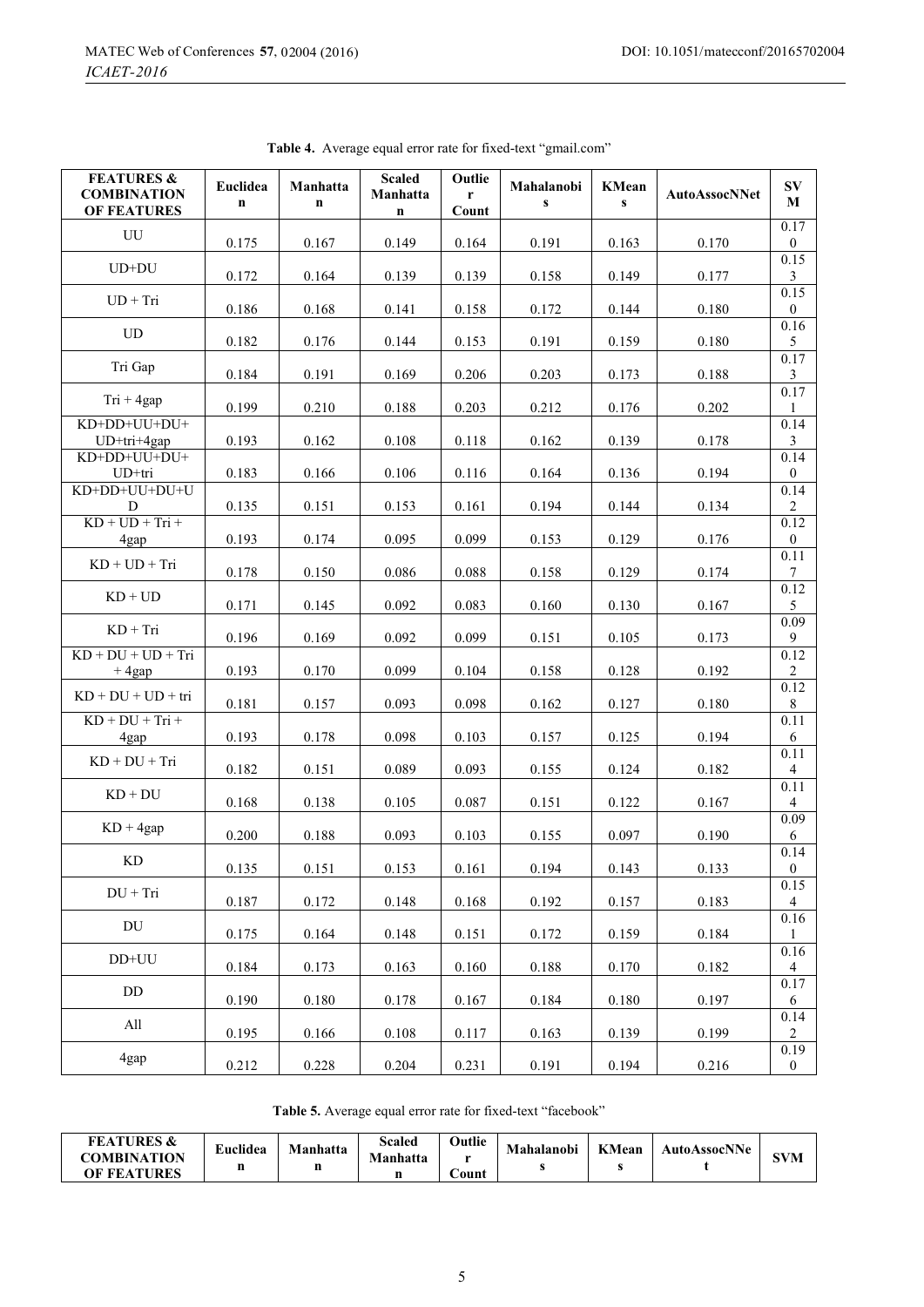| UU                               | 0.204 | 0.173 | 0.117 | 0.152 | 0.205 | 0.158 | 0.221 | 0.148 |
|----------------------------------|-------|-------|-------|-------|-------|-------|-------|-------|
| $UD+DU$                          | 0.190 | 0.155 | 0.105 | 0.129 | 0.168 | 0.124 | 0.199 | 0.123 |
| $UD + Tri$                       | 0.199 | 0.177 | 0.124 | 0.144 | 0.154 | 0.148 | 0.180 | 0.127 |
| <b>UD</b>                        | 0.220 | 0.185 | 0.140 | 0.169 | 0.197 | 0.164 | 0.205 | 0.165 |
| Tri Gap                          | 0.206 | 0.196 | 0.169 | 0.188 | 0.176 | 0.199 | 0.222 | 0.180 |
| $Tri + 4gap$                     | 0.209 | 0.210 | 0.173 | 0.188 | 0.255 | 0.191 | 0.193 | 0.181 |
| KD+DD+UU+DU+<br>$UD+tri+4gap$    | 0.197 | 0.161 | 0.082 | 0.083 | 0.169 | 0.132 | 0.203 | 0.122 |
| KD+DD+UU+DU+<br>$UD+tri$         | 0.190 | 0.146 | 0.081 | 0.080 | 0.169 | 0.121 | 0.186 | 0.116 |
| KD+DD+UU+DU+U<br>D               | 0.190 | 0.147 | 0.090 | 0.082 | 0.166 | 0.126 | 0.206 | 0.119 |
| $KD + UD + Tri +$<br>4gap        | 0.200 | 0.178 | 0.099 | 0.099 | 0.162 | 0.133 | 0.185 | 0.129 |
| $KD + UD + Tri$                  | 0.188 | 0.148 | 0.113 | 0.096 | 0.146 | 0.131 | 0.176 | 0.128 |
| $KD + UD$                        | 0.205 | 0.136 | 0.116 | 0.099 | 0.153 | 0.133 | 0.198 | 0.137 |
| $KD + Tri$                       | 0.197 | 0.170 | 0.121 | 0.103 | 0.172 | 0.134 | 0.197 | 0.129 |
| $KD + DU + UD + Tri$<br>$+4$ gap | 0.197 | 0.163 | 0.093 | 0.086 | 0.161 | 0.131 | 0.187 | 0.120 |
| $KD + DU + UD + tri$             | 0.186 | 0.146 | 0.098 | 0.081 | 0.155 | 0.127 | 0.176 | 0.126 |
| $KD + DU + Tri +$<br>4gap        | 0.202 | 0.170 | 0.096 | 0.097 | 0.174 | 0.126 | 0.198 | 0.130 |
| $KD + DU + Tri$                  | 0.195 | 0.150 | 0.110 | 0.092 | 0.181 | 0.129 | 0.183 | 0.128 |
| $KD + DU$                        | 0.176 | 0.116 | 0.106 | 0.099 | 0.176 | 0.130 | 0.197 | 0.129 |
| $KD + 4gap$                      | 0.209 | 0.187 | 0.125 | 0.116 | 0.205 | 0.128 | 0.197 | 0.127 |
| KD                               | 0.165 | 0.166 | 0.172 | 0.163 | 0.182 | 0.157 | 0.166 | 0.158 |
| $DU + Tri$                       | 0.204 | 0.171 | 0.122 | 0.145 | 0.169 | 0.148 | 0.189 | 0.142 |
| <b>DU</b>                        | 0.190 | 0.153 | 0.107 | 0.148 | 0.190 | 0.145 | 0.201 | 0.137 |
| DD+UU                            | 0.203 | 0.172 | 0.113 | 0.132 | 0.181 | 0.139 | 0.206 | 0.129 |
| <b>DD</b>                        | 0.210 | 0.166 | 0.117 | 0.145 | 0.175 | 0.144 | 0.214 | 0.139 |
| All                              | 0.195 | 0.158 | 0.080 | 0.084 | 0.169 | 0.132 | 0.189 | 0.113 |
| 4gap                             | 0.219 | 0.231 | 0.209 | 0.237 | 0.200 | 0.198 | 0.229 | 0.213 |

**Table 6.** Average equal error rate for fixed-text "123456"

| <b>FEATURES &amp;</b><br><b>COMBINATION OF</b><br><b>FEATURES</b> | Euclidean | Manhattan | Scaled<br>Manhattan | Outlier<br>Count | Mahalanobis | <b>KMeans</b> | Auto Assoc NNet | <b>SVM</b> |
|-------------------------------------------------------------------|-----------|-----------|---------------------|------------------|-------------|---------------|-----------------|------------|
| UU                                                                | 0.217     | 0.207     | 0.202               | 0.231            | 0.228       | 0.229         | 0.212           | 0.211      |
| $UD+DU$                                                           | 0.159     | 0.163     | 0.152               | 0.170            | 0.285       | 0.173         | 0.163           | 0.163      |
| $UD + Tri$                                                        | 0.175     | 0.186     | 0.173               | 0.195            | 0.247       | 0.179         | 0.172           | 0.174      |
| <b>UD</b>                                                         | 0.232     | 0.232     | 0.232               | 0.263            | 0.258       | 0.236         | 0.221           | 0.224      |
| Tri Gap                                                           | 0.204     | 0.208     | 0.203               | 0.233            | 0.215       | 0.241         | 0.198           | 0.207      |
| $Tri + 4gap$                                                      | 0.210     | 0.214     | 0.205               | 0.223            | 0.243       | 0.227         | 0.197           | 0.214      |
| KD+DD+UU+DU+<br>$UD+tri+4gap$                                     | 0.179     | 0.175     | 0.142               | 0.154            | 0.307       | 0.181         | 0.156           | 0.162      |
| KD+DD+UU+DU+<br>$UD+tri$                                          | 0.176     | 0.172     | 0.153               | 0.154            | 0.323       | 0.188         | 0.173           | 0.170      |
| KD+DD+UU+DU+UD                                                    | 0.187     | 0.173     | 0.144               | 0.153            | 0.305       | 0.181         | 0.170           | 0.173      |
| $KD + UD + Tri + 4gap$                                            | 0.159     | 0.155     | 0.146               | 0.156            | 0.323       | 0.182         | 0.160           | 0.162      |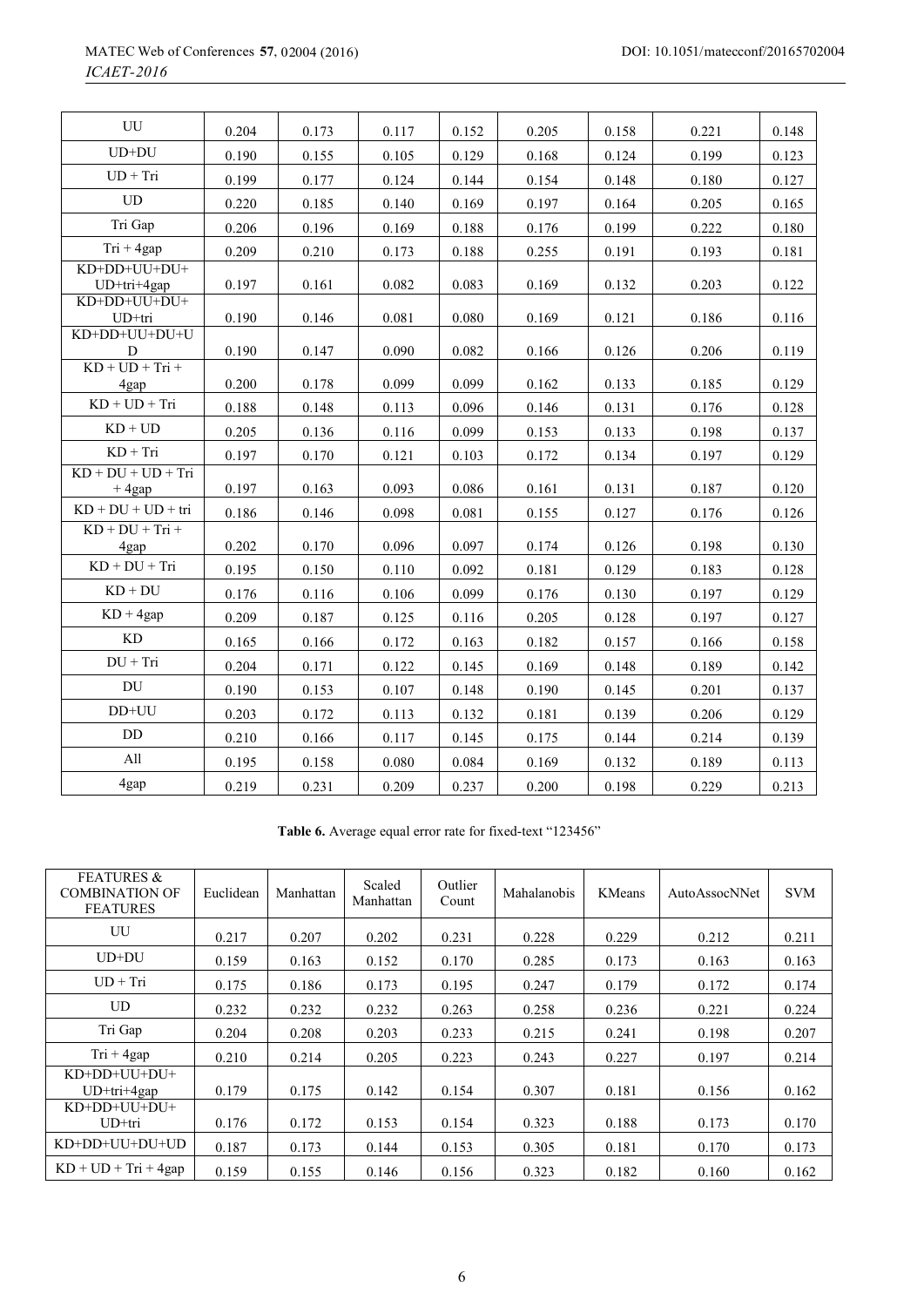| $KD + UD + Tri$                  | 0.179 | 0.170 | 0.180 | 0.172 | 0.323 | 0.193 | 0.181 | 0.173 |
|----------------------------------|-------|-------|-------|-------|-------|-------|-------|-------|
| $KD + UD$                        | 0.183 | 0.173 | 0.166 | 0.166 | 0.313 | 0.193 | 0.194 | 0.179 |
| $KD + Tri$                       | 0.179 | 0.170 | 0.145 | 0.146 | 0.306 | 0.182 | 0.167 | 0.162 |
| $KD + DU + UD + Tri$<br>$+4$ gap | 0.153 | 0.154 | 0.145 | 0.146 | 0.323 | 0.181 | 0.155 | 0.158 |
| $KD + DU + UD + tri$             | 0.194 | 0.178 | 0.151 | 0.145 | 0.314 | 0.183 | 0.181 | 0.170 |
| $KD + DU + Tri + 4gap$           | 0.176 | 0.170 | 0.157 | 0.150 | 0.323 | 0.184 | 0.172 | 0.174 |
| $KD + DU + Tri$                  | 0.162 | 0.146 | 0.163 | 0.169 | 0.323 | 0.189 | 0.159 | 0.169 |
| $KD + DU$                        | 0.197 | 0.170 | 0.184 | 0.188 | 0.303 | 0.215 | 0.189 | 0.188 |
| $KD + 4gap$                      | 0.259 | 0.261 | 0.272 | 0.288 | 0.353 | 0.294 | 0.259 | 0.286 |
| KD                               | 0.154 | 0.156 | 0.138 | 0.151 | 0.323 | 0.181 | 0.149 | 0.161 |
| $DU + Tri$                       | 0.196 | 0.199 | 0.192 | 0.197 | 0.317 | 0.217 | 0.199 | 0.192 |
| DU                               | 0.203 | 0.196 | 0.187 | 0.221 | 0.262 | 0.236 | 0.209 | 0.214 |
| DD+UU                            | 0.193 | 0.195 | 0.187 | 0.203 | 0.370 | 0.218 | 0.189 | 0.209 |
| DD                               | 0.198 | 0.204 | 0.196 | 0.228 | 0.253 | 0.229 | 0.194 | 0.221 |
| All                              | 0.189 | 0.179 | 0.146 | 0.155 | 0.306 | 0.180 | 0.160 | 0.165 |
| 4gap                             | 0.218 | 0.222 | 0.216 | 0.262 | 0.229 | 0.251 | 0.233 | 0.240 |

**Table 7.** Average equal error rate for all combination of fixed texts

| STRINGS &<br><b>COMBINATION OF</b><br><b>STRING</b>       | Euclidean | Manhattan | Scaled<br>Manhattan | Outlier<br>Count | Mahalanobis | <b>KMeans</b> | Auto Assoc NNet | <b>SVM</b> |
|-----------------------------------------------------------|-----------|-----------|---------------------|------------------|-------------|---------------|-----------------|------------|
| Kolkata123                                                | 0.217     | 0.207     | 0.202               | 0.231            | 0.228       | 0.229         | 0.212           | 0.211      |
| Yahoo.com                                                 | 0.159     | 0.163     | 0.152               | 0.170            | 0.285       | 0.173         | 0.163           | 0.163      |
| Gmail.com                                                 | 0.175     | 0.186     | 0.173               | 0.195            | 0.247       | 0.179         | 0.172           | 0.174      |
| Facebook                                                  | 0.232     | 0.232     | 0.232               | 0.263            | 0.258       | 0.236         | 0.221           | 0.224      |
| 123456                                                    | 0.204     | 0.208     | 0.203               | 0.233            | 0.215       | 0.241         | 0.198           | 0.207      |
| Kolkata $123 +$ facebook                                  | 0.152     | 0.134     | 0.087               | 0.060            | 0.184       | 0.140         | 0.181           | 0.137      |
| $Kolkata123 + facebook +$<br>gmail.com                    | 0.178     | 0.134     | 0.084               | 0.042            | 0.205       | 0.150         | 0.250           | 0.155      |
| Kolkata123+facebook+<br>gmail.com+yahoo.com               | 0.204     | 0.152     | 0.097               | 0.038            | 0.236       | 0.171         | 0.291           | 0.171      |
| $Kolkata$ 123+facebook+<br>gmail.com+yahoo.com+<br>123456 | 0.205     | 0.144     | 0.088               | 0.024            | 0.260       | 0.184         | 0.204           | 0.160      |

### **5 Evaluation and Analysis**

Here we see that no combination of features and algorithms give bellow 0.08 average equal error rate for all five type of fixed string.

We have tested combining these five strings and we got the following result. Here minimum average equal error rate is 0.024 where all five strings and all features are considered.



**Figure 2.** Line chart of all 8 classifiers for each dataset

In the above figure, we see that for all the strings outlier Count (z-score) is achieved best result after scaled Manhattan.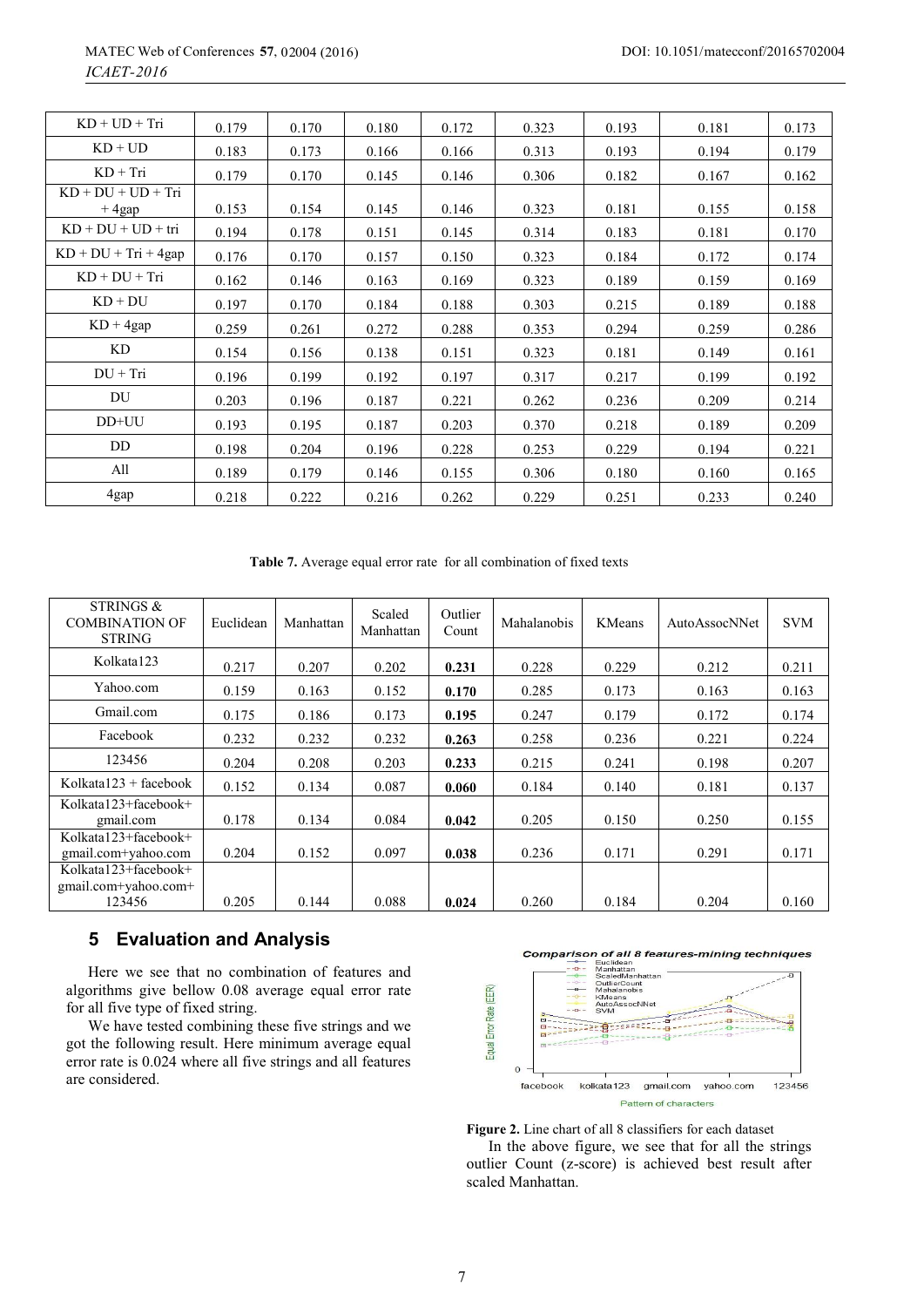

DOI: 10.1051/matecconf/20165702004

Here we see that no combination of features and algorithms give bellow 0.08 average equal error rates for all five type of fixed string.

We have tested combining these five strings and we got the following result. Here minimum average equal error rate is 0.024 where all five strings and all features are considered.

**Figure 3.** Bar chart of all 8 classifiers for each dataset

| <b>Classifiers</b> | <b>EER</b> | Sd    | <b>Classifiers</b>     | <b>EER</b> | Sd    |
|--------------------|------------|-------|------------------------|------------|-------|
| Chebyshev          | 0.083      | 0.289 | Ruzicka                | 0.871      | 0.109 |
| Canberra           | 0.071      | 0.104 | Soergel                | 0.129      | 0.109 |
| Czekanowski        | 0.129      | 0.109 | Sorensen               | 0.129      | 0.109 |
| Gower              | 0.515      | 0.264 | Wavehedges             | 0.129      | 0.109 |
| Intersection       | 0.579      | 0.255 | Euclidean              | 0.205      | 0.123 |
| Kulczynski         | 0.129      | 0.109 | Manhattan              | 0.144      | 0.127 |
| Kulczynskis        | 0.129      | 0.109 | <b>ScaledManhattan</b> | 0.088      | 0.097 |
| Lorentzian         | 0.044      | 0.076 | <b>OutlierCount</b>    | 0.024      | 0.072 |
| Minkowski          | 0.219      | 0.119 | Mahalanobis            | 0.260      | 0.181 |
| Motyka             | 0.129      | 0.109 | <b>KMeans</b>          | 0.184      | 0.095 |

**Table 8.** Comparison by average equal error rates of different distance-based algorithm

The Table 8 represents that Outlier Count, Lorentzian, Canberra, Chebyshev and Scaled Manhattan are the suitable model in identification of user through typing pattern.



**Figure 4.** ROC Curve of the Outlier Count

### **6 Discussion and Further Area of Research**

Keyboard is essential for a computer device, which can recognize our typing style and very much unique as per our experiment and cannot be copied or stolen. It can be used as safe guard of our password in any access control system. This technique can be used in online criminal investigation, back door account identification, online typing examination, emotion recognition, lab attendant system many more.

Sometimes, score of different algorithms varies due to mental state of user or aging problems. It can be solve by updating mechanism.

## **7 Conclusion**

Different classification algorithms we have applied on 5 similar keystroke databases taking in our consideration all 8 features and combination of features, so we can compare the classifiers on an equal basis. In our evaluation process, we have identified the best classifier (z-score). It achieved 91.2% of accuracy for the string "kolkata123" (considering KD, DU, UD, Trigap and 4gap timing features), 90.5% of accuracy for the string "yahoo.com" (considering KD, UD), 91.7% of accuracy for the string "gmail.com" (considering KD, UD), 92.0% of accuracy for the string "facebook" (considering KD, DD, UU, DU, UD and Trigap), 85.5% of accuracy for the string "123456" (considering KD, DU, Trigap and 4gap timing features). Z-score classification algorithm gives the highest accuracy for all the string patterns. We also have tested this algorithm on the entire